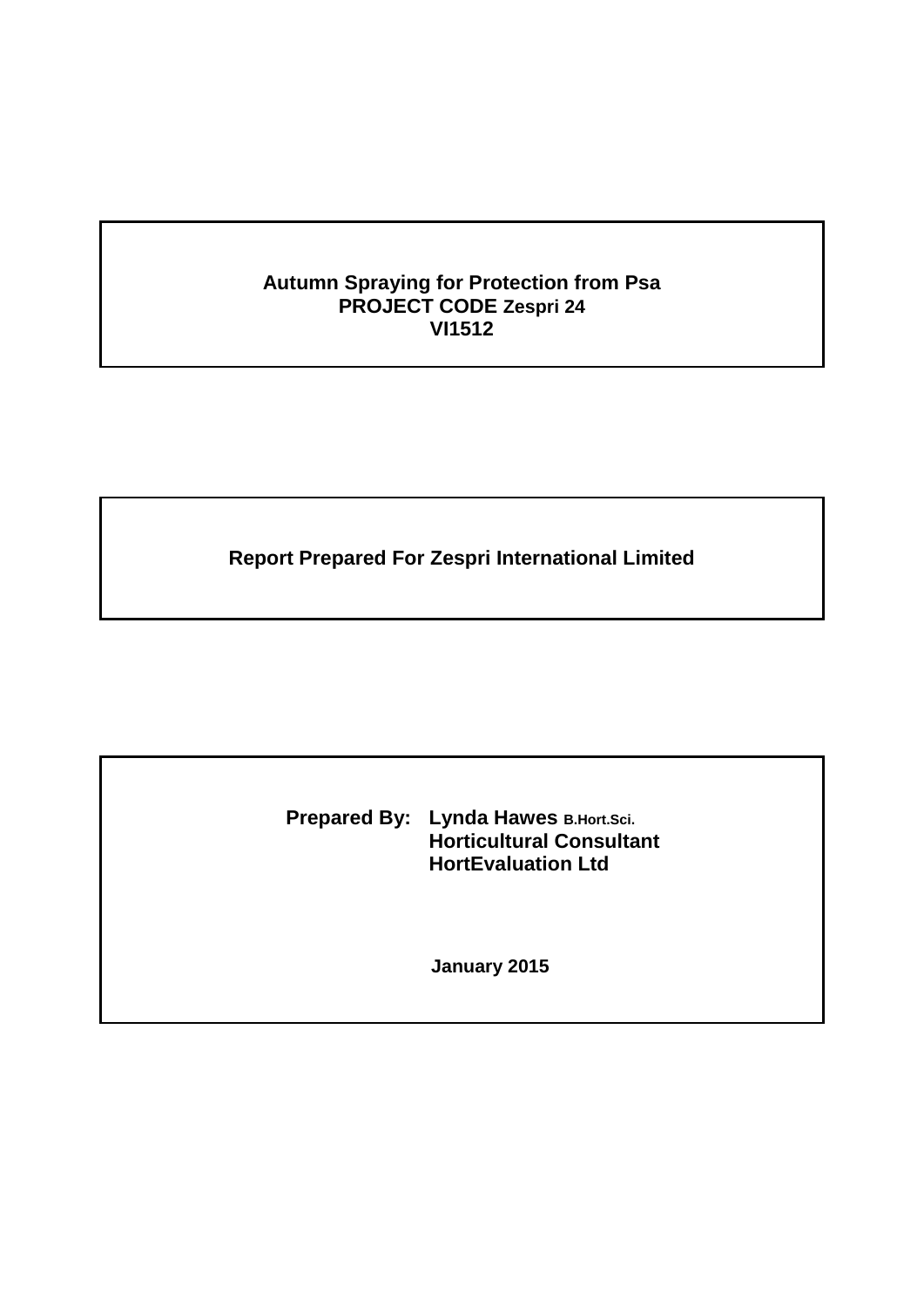#### **1.0 Executive Summary**

Zespri engaged HortEvaluation Ltd and Lewis Wright Valuation & Consultancy Ltd to undertake a trial to verify the importance of post-harvest spray protection, explore options for Psa protection post-harvest and further explore the effect of forced leaf drop on the expression of Psa symptoms in the following spring.

The trial was carried out at two sites, site one near Te Puke on a commercial producing Gold 3 orchard which had Psa present and site two, in Nuhaka, Northern Hawkes Bay on a Hort16A block which was due for cut out in winter 2014. At Nuhaka, the owner retained a portion of the block through to spring 2014, to allow the trial to be undertaken, while the balance of the Hort16A area was cut out.

At site one, the pre-harvest interval for soil applied Actigard could not be met, to enable the grower to harvest at the time intended, so this application for treatment three was not made. Frost on 27-29 May rapidly hastened leaf fall and voided the opportunity for application of copper sulphate intended as part of treatment six, to hasten leaf fall. Leaves fell very quickly after these frost events. Pruning was undertaken as soon as a break in the wet weather around 17-20 June occurred, before the pre–prune treatments were applied. These treatments were therefore applied immediately post-prune on 21 or 22 June 2014.

At site two, applications were made as intended. However, no pruning as such was undertaken on site, because the grower planned to remove all canopy at the completion of the trial. Therefore, no winter pruning was necessary.

Applications were otherwise as intended.

Treatments were replicated eighteen times. Plots were grouped big plots of six per treatment at site one and fully randomised at site two. Each plot was a vine.

Treatment one was established as the standard programme, using a copper protectant plus an elicitor immediately post harvest, followed by a copper protectant and elicitor three weeks later, followed by a copper protectant at late leaf fall, again at pre prune and again immediately after pruning.

Treatment two was as for treatment one, plus Key Strepto and Engulf at late leaf fall timing, to explore any differences in leaf scar protection.

Treatment three was as for treatment one, plus soil applied Actigard before harvest and three weeks post harvest at site two; and three weeks post harvest at site one.

Treatment four was as for treatment one, but substituted Ambitious for Actigard in the immediate post harvest and three weeks later spray applications.

Treatment five was a copper programme only, for all post-harvest applications.

Treatment six omitted the two immediate post-harvest applications, added copper sulphate during leaf fall (for site two only), then as for treatment one.

Treatment seven was as for treatment one, plus Key Strepto and Engulf at late leaf fall and again before winter pruning (after winter pruning at site one). This treatment showed some potential for reduced Psa symptoms in a previous trial.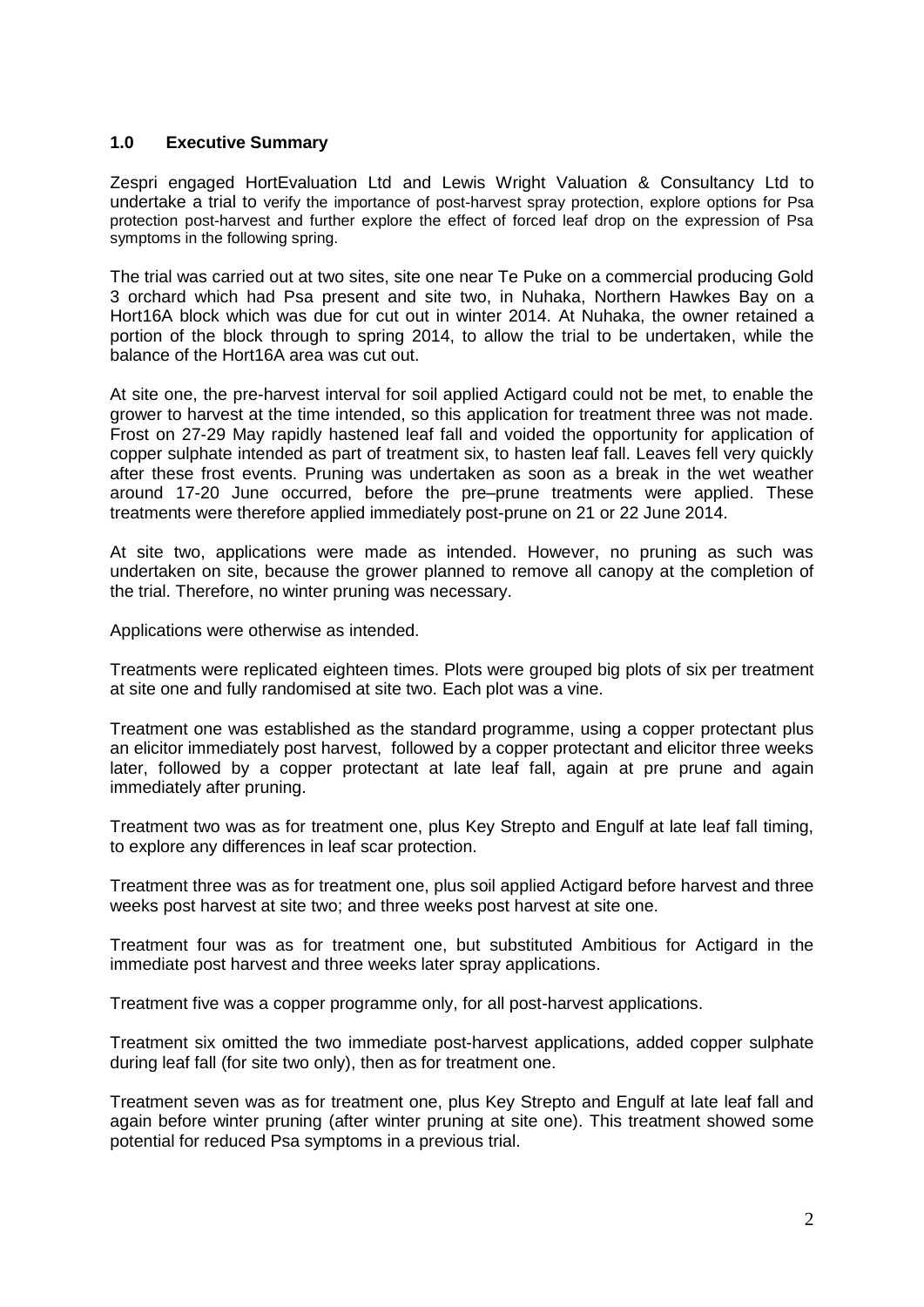Treatment eight was the minimal copper programme, involving no post harvest applications, one application at late leaf fall, one application before and a further application after winter pruning.

At site one male vines received treatments one, six and eight, as for the Gold 3 vines.

ACVM permission was obtained to apply Key Strepto with Engulf and fruit was subsequently collected for residue testing in 2014.

Leaf samples were collected from the Gold 3 site, for Actigard (treatment one), Ambitious (treatment four), versus the copper-only programme (treatment five) versus no application (treatment eight), to enable analysis of vine metabolite profiles. Samples were stored in a - 80°C freezer for later metabolite analysis, if warranted as a result of treatment effects.

Vines were assessed for Psa symptoms in twice in spring 2014. At site one, vines were assessed for secondary symptoms such as cane dieback, cane and leader cankers prior to the orchard manager removing Psa symptoms evident at each time. At site two, due to the very rapid development of Psa symptoms, number of leader cankers, percentage live canopy per plot and a cane dieback score were recorded.

Return bloom was monitored at site one by AgFirst undertaking components of yield bud, shoot and flower counts for five canes on each vine.

Data were analysed by analysis of variance, with raw data typically square root transformed to normalise the variability. At site one, many variables had too many zeroes to be analysed separately, so totals were calculated e.g. total cane dieback.

At site one, Psa symptom expression was low. For the female and male plots, there were no significant differences between any of the treatments (data not shown).

At site two, Psa symptom expression was high across all treatments. The only variable with a significant difference was leader cankers in September. Treatment one, the standard treatment, had less leader cankers in September, than any other treatment. By October, the number of leader cankers was not significantly different across all treatments.

In this trial, inoculum pressure appears to have been too little at site one and too much at site two, so treatment effects were unable to be identified.

At site one, analysis of the components of yield data showed significant differences on productivity, between treatments. Cane length, number of nodes per cane, bud break and floral bud break per vine were comparable across all treatments.

For treatments one, two and seven, the number of king flowers per cane; and for treatments two and seven, the number of lateral flowers per cane, were significantly less than for treatment eight. The calculated parameters of flowers per metre of cane and flowers per shoot were also significantly less for treatments one, two and seven, than for treatment eight.

The common element in the treatment programmes for treatments one, two and seven is Actigard applied as a foliar spray twice, once immediately after harvest and again at three weeks after first application. Treatments two and seven also included one or two applications of streptomycin with Engulf, respectively. Treatment seven had lower numbers of king and lateral flowers than treatments one and two.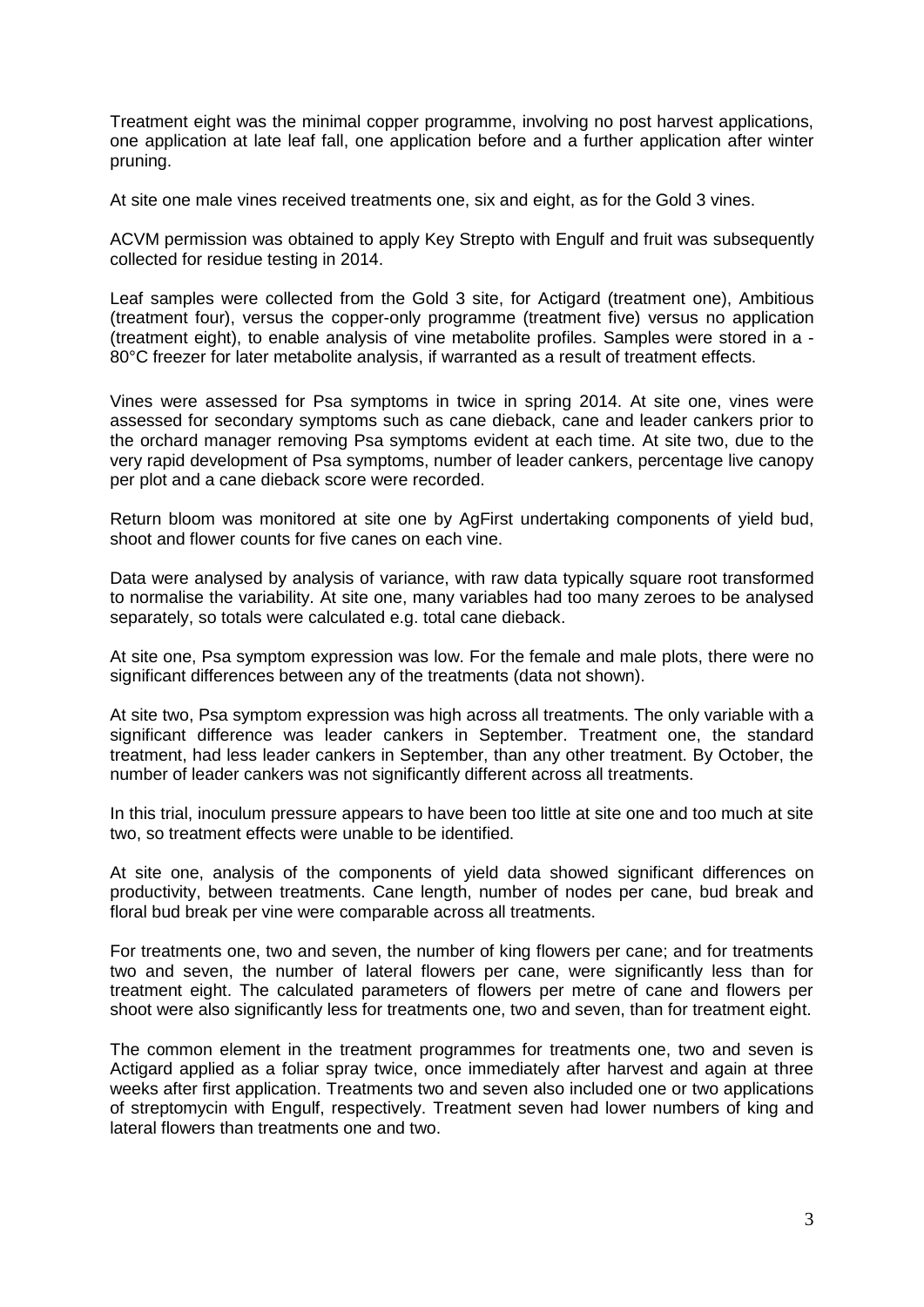Treatment three, which included Actigard applied only once, three weeks after harvest, had comparable components of yield as for treatment eight (the pre-harvest soil application of Actigard was not applied).

Treatment four, which substituted Ambitious as a foliar application instead of Actigard, had significantly fewer king and total flowers per metre of cane; and treatment five, which was a full copper programme only, had significantly fewer king flowers per metre.

This possible effect of two foliar Actigard applications, once immediately after harvest and again three weeks later, plus streptomycin and Engulf has not previously been reported.

Canopy was considered to be in good condition post harvest, as previously illustrated by Figure 1. Canopy was still in good condition at the time the second applications were made on 16 May 2014. Vines did not appear to be under stress. Frost damage did not occur until 27 May 2014.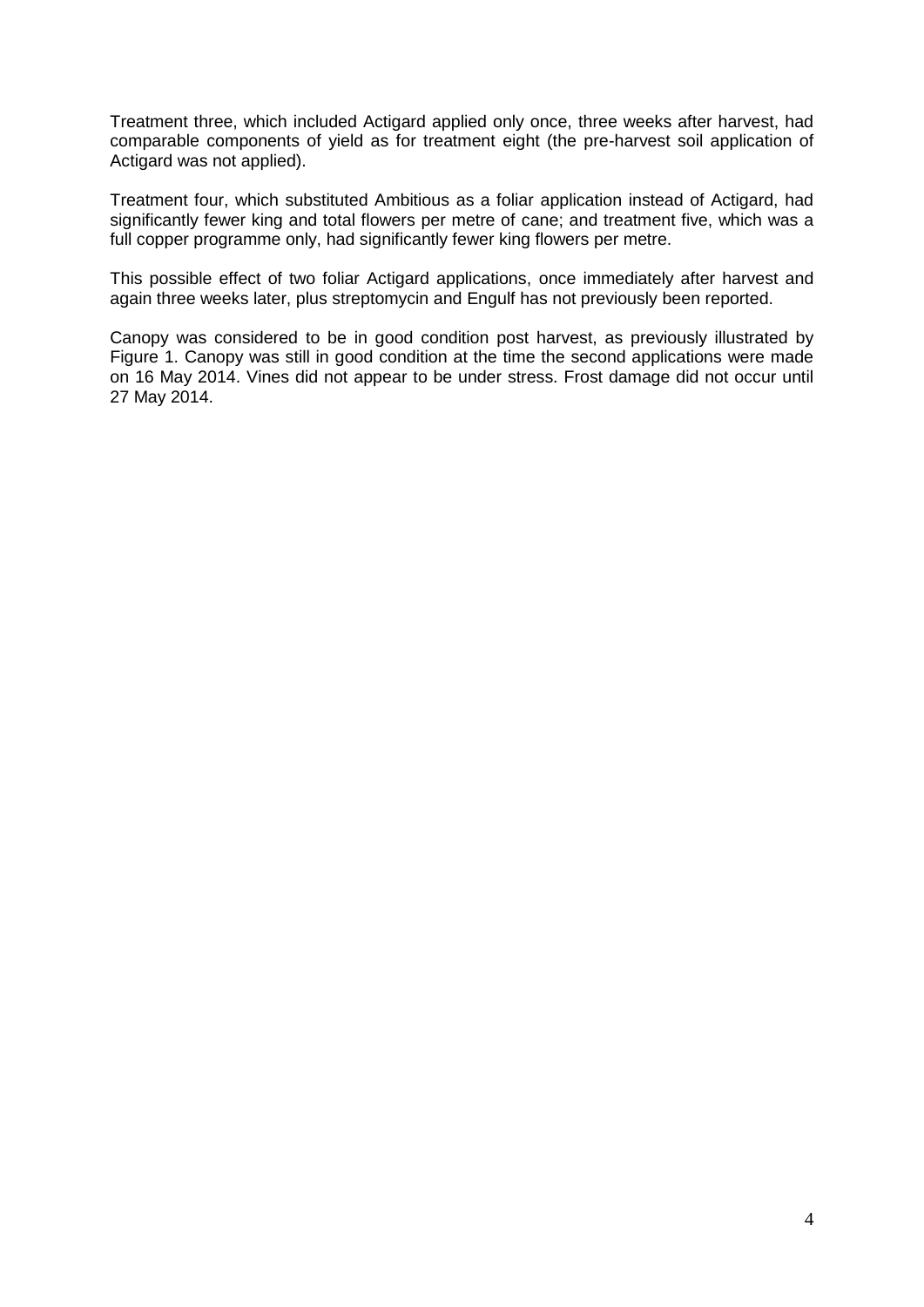## **2.0 Introduction**

This project is an extension of a single trial conducted in 2013/14. In that trial, disease expression was relatively low level, as has generally been observed in Gold 3 over the last two seasons.

However, control vines, which received just two copper sprays over the post-harvest to postprune period, had significantly more dieback than vines receiving more comprehensive spray protection programmes. There was also a trend (though not significant) for higher disease symptoms in vines that were treated with copper sulphate to advance leaf drop. It was concluded that post-harvest was an important period for Psa protection.

This trial was designed for two sites; a Hort16A site in Nuhaka (or Northern Hawkes Bay), where high Psa infection pressure might be expected, because of known varietal susceptibility; and a Gold 3 site in the Bay of Plenty where the majority of this new variety is now grown.

The trial explores a range of treatments for protection post-harvest and re-visits the comparison of forced versus natural leaf drop.

#### **3.0 Objective**

This trial has three objectives.

- To verify the importance of post-harvest spray protection for reducing spring expression of Psa in gold kiwifruit
- To explore options for Psa protection post-harvest in gold kiwifruit
- To further explore the effect of forced leaf drop on the expression of Psa symptoms in the following spring

#### **4.0 Materials and Methods**

#### **Treatments**

Gold 3 vines at site one and Hort16A vines at site two, received one of eight spray programmes. In addition, at the Gold 3 site, male vines within the Gold 3 block received one of three spray programmes.

Treatments were designed to test for the effects of different components within each of these programmes.

Treated vines received only the treatments outlined below, from the start of the trial until at least three weeks after the post-pruning treatment.

At site one, the pre–harvest soil applied Actigard for treatment three was not able to be applied, because harvest was undertaken earlier than planned, which did not allow the Actigard soil application pre-harvest interval to be satisfied.

The application of copper sulphate planned for leaf fall was voided by a series of three frosts in sequence, on 27-29 May 2014, ranging from  $-1$  to  $-3^{\circ}$ C. The pre-prune applications for all treatments were instead applied immediately post pruning, because winter pruning had already been undertaken.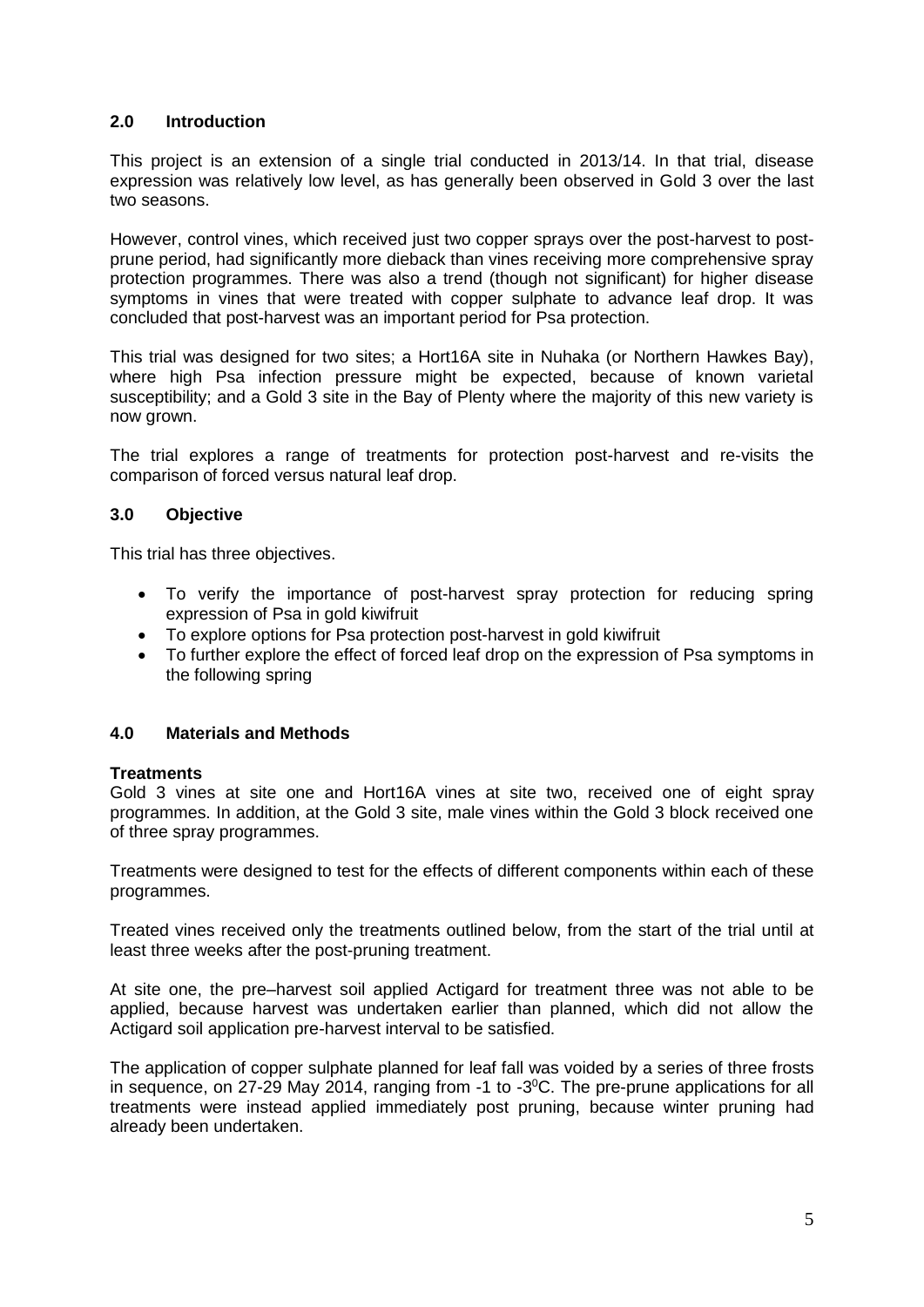At site two, the pre–harvest soil applied Actigard for treatment three was applied immediately post-harvest. Other treatments were applied as planned.

| <b>Treatment</b>        | Pre-<br><b>Harvest</b> | <b>Immediately</b><br><b>Post-harvest</b>                                    | <b>Three</b><br><b>Weeks</b><br><b>Post-</b>                                 | Leaf<br><b>Fall</b>                          | <b>Late Leaf</b><br><b>Fall</b>                                              | Pre-<br>Prune*                                                               | Post-<br><b>Prune</b>                       |
|-------------------------|------------------------|------------------------------------------------------------------------------|------------------------------------------------------------------------------|----------------------------------------------|------------------------------------------------------------------------------|------------------------------------------------------------------------------|---------------------------------------------|
|                         |                        |                                                                              | <b>Harvest</b>                                                               |                                              |                                                                              |                                                                              |                                             |
| 1                       | $\blacksquare$         | (foliar)<br>Actigard<br><b>Nordox</b><br>$\ddot{}$<br><b>DuWett</b>          | Actigard<br>(foliar)<br>$\ddot{}$<br><b>Nordox</b><br>$+$<br><b>DuWett</b>   |                                              | Nordox<br>$+$<br><b>DuWett</b>                                               | Nordox<br>$+$<br><b>DuWett</b>                                               | <b>Nordox</b><br>+<br><b>DuWett</b>         |
| $\overline{2}$          | $\blacksquare$         | (foliar)<br>Actigard<br><b>Nordox</b><br>$\pm$<br>$\ddot{}$<br><b>DuWett</b> | Actigard<br>(foliar)<br>$\ddot{}$<br><b>Nordox</b><br>$+$<br><b>DuWett</b>   |                                              | Nordox<br>$\ddot{}$<br><b>DuWett</b><br>$+$<br>KeyStrepto<br>+ Engulf        | Nordox<br>$+$<br><b>DuWett</b>                                               | Nordox<br>$\ddot{}$<br><b>DuWett</b>        |
| $\overline{\mathbf{3}}$ | Actigard<br>(soil)     | Nordox<br>$+$<br><b>DuWett</b>                                               | Actigard<br>(soil; 3wks)<br>after first)<br>$+$ Nordox $+$<br><b>DuWett</b>  |                                              | <b>Nordox</b><br>$+$<br><b>DuWett</b>                                        | Nordox<br>$+$<br><b>DuWett</b>                                               | Nordox<br>$\ddot{}$<br><b>DuWett</b>        |
| 4                       | $\blacksquare$         | <b>Ambitious</b><br>(foliar) + Nordox<br>+ DuWett                            | <b>Ambitious</b><br>(foliar)<br>$+$<br><b>Nordox</b><br>$+$<br><b>DuWett</b> |                                              | Nordox<br>$+$<br><b>DuWett</b>                                               | Nordox<br>$+$<br><b>DuWett</b>                                               | Nordox<br>$\ddot{}$<br><b>DuWett</b>        |
| $\overline{5}$          | $\sim$                 | Nordox<br>$+$<br><b>DuWett</b>                                               | Nordox<br>$+$<br><b>DuWett</b>                                               |                                              | Nordox<br>$+$<br><b>DuWett</b>                                               | Nordox<br>$+$<br><b>DuWett</b>                                               | <b>Nordox</b><br>$\ddot{}$<br><b>DuWett</b> |
| $\overline{6}$          | $\tilde{\phantom{a}}$  | No spray                                                                     | No spray                                                                     | CuSo4,<br>not<br>done,<br>voided<br>by frost | <b>Nordox</b><br>$+$<br><b>DuWett</b>                                        | Nordox<br>$+$<br><b>DuWett</b>                                               | <b>Nordox</b><br>$\ddot{}$<br><b>DuWett</b> |
| $\overline{7}$          | $\sim$                 | (foliar)<br>Actigard<br>Nordox<br>$\ddot{}$<br>$\ddot{}$<br><b>DuWett</b>    | Actigard<br>(foliar)<br>$\ddot{}$<br><b>Nordox</b><br>$+$<br><b>DuWett</b>   |                                              | <b>Nordox</b><br>$\ddot{}$<br><b>DuWett</b><br>$+$<br>KeyStrepto<br>+ Engulf | <b>Nordox</b><br>$\ddot{}$<br><b>DuWett</b><br>$+$<br>KeyStrepto<br>+ Engulf | <b>Nordox</b><br><b>DuWett</b>              |
| $\overline{\mathbf{8}}$ | ÷,                     | No spray                                                                     |                                                                              |                                              | <b>Nordox</b><br>$+$<br><b>DuWett</b>                                        | Nordox<br>$+$<br><b>DuWett</b>                                               | Nordox<br><b>DuWett</b>                     |

### **Table 1: Treatment Programmes Site One (Gold 3) and Site Two (Hort16A)**

\*Pre-prune treatments were applied post prune at site one

## **Table 2: Treatments Site One, Male Vines**

| <b>Treatment</b> | Pre-<br><b>Harvest</b> | <b>Immediately</b><br>Post-<br>harvest                              | <b>Three</b><br>Weeks<br><b>Post-</b><br><b>Harvest</b>                          | Leaf<br>Fall       | Late<br>Leaf<br><b>Fall</b> | Pre-<br>Prune*                        | Post-<br><b>Prune</b>          |
|------------------|------------------------|---------------------------------------------------------------------|----------------------------------------------------------------------------------|--------------------|-----------------------------|---------------------------------------|--------------------------------|
|                  |                        | Actigard (foliar)<br>Nordox<br>$\div$<br>$\ddot{}$<br><b>DuWett</b> | Actigard<br>(foliar)<br>$\ddot{}$<br><b>Nordox</b><br>$\ddot{}$<br><b>DuWett</b> |                    | Nordox $+$<br><b>DuWett</b> | Nordox<br>$\ddot{}$<br><b>DuWett</b>  | Nordox +<br><b>DuWett</b>      |
| 6                |                        | No spray                                                            | No spray                                                                         | CuSo4,<br>not done | Nordox $+$<br><b>DuWett</b> | <b>Nordox</b><br>$+$<br><b>DuWett</b> | Nordox $+$<br><b>DuWett</b>    |
| 8                |                        | No spray                                                            | No spray                                                                         |                    | Nordox $+$<br><b>DuWett</b> | Nordox<br>$+$<br><b>DuWett</b>        | Nordox<br>$+$<br><b>DuWett</b> |

Treatment one was established as the standard programme, using a copper protectant plus an elicitor immediately post harvest, followed by a copper protectant and elicitor three weeks later, followed by a copper protectant at late leaf fall, again at pre prune and again immediately after pruning.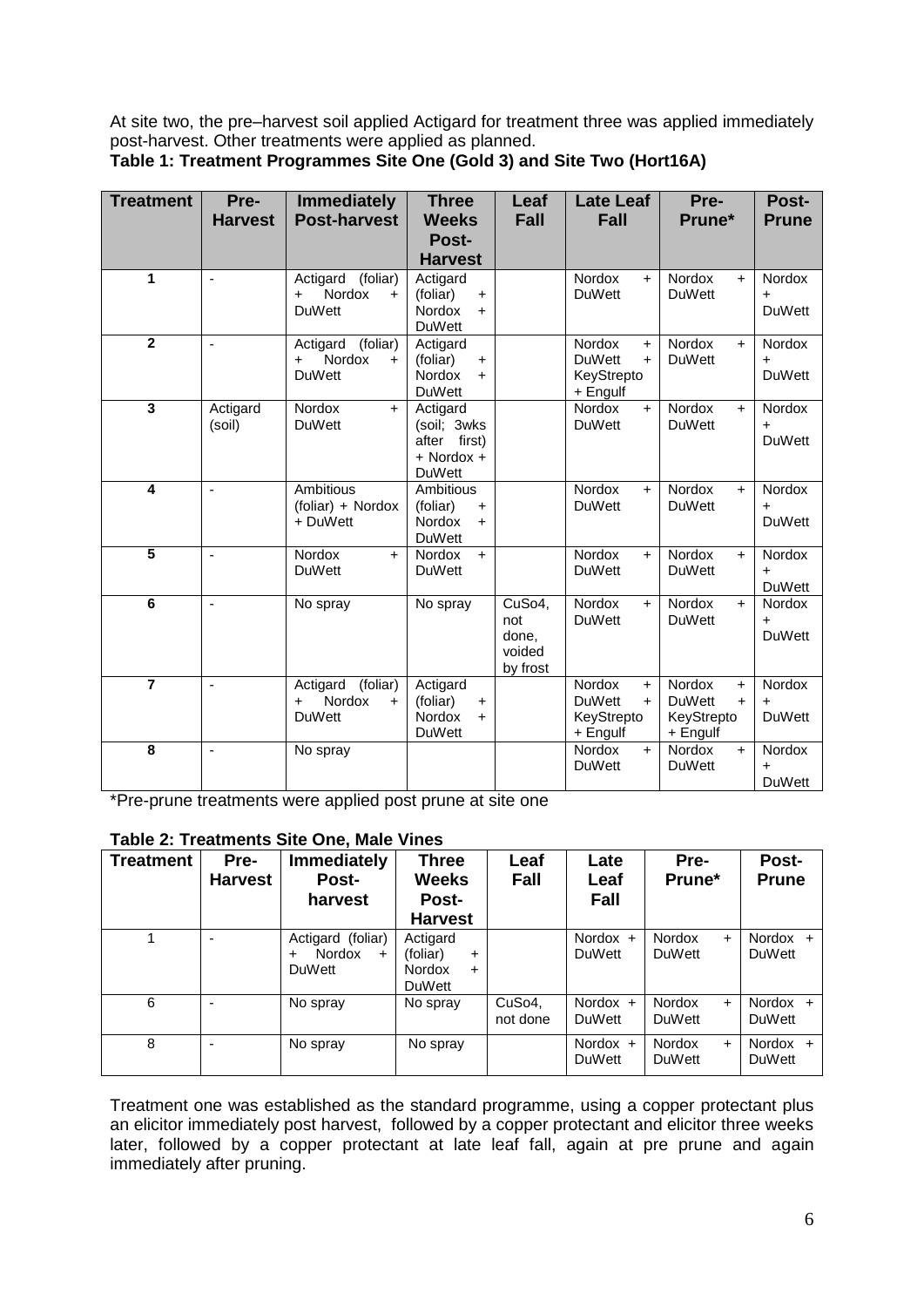Treatment two as for treatment one except for the addition of Key Strepto and Engulf at late leaf fall timing, to explore any differences in leaf scar protection.

Treatment three added soil applied Actigard before harvest and three weeks post harvest at site two and three weeks post harvest at site one.

Treatment four substituted Ambitious for Actigard in the immediate post harvest and three weeks later spray applications.

Treatment five was a copper programme only, for all post-harvest applications.

Treatment six omitted the two post harvest applications and included copper sulphate during leaf fall, then continued with the standard programme.

Treatment seven added Key Strepto and Engulf at late leaf fall and again before winter pruning (after winter pruning at site one). This treatment showed some potential for reduced Psa symptoms in a previous trial.

Treatment eight was the minimal copper programme, involving no post harvest applications, one application at late leaf fall and one application before and after winter pruning.

At site one male vines received treatments one, six and eight.

At site one, treatment six and eight were effectively the same treatment programmes on both the Gold 3 and male vines, because frosts voided to the application of copper sulphate, which was planned as part of the treatment six programme.

For both treatment two and seven, ACVM permission was obtained to apply Key Strepto with Engulf. Part of the ACVM permission required collection of fruit for residue testing in 2014.

DuWett is a superspreader to enhance spray coverage of picking and leaf scars.

Engulf is a super penetrant surfactant, designed to be used to promote agrichemicals into difficult to penetrate situations. Engulf was selected in this trial as the best option to enhance penetration of Key Strepto into wounds such as leaf scars and pruning wounds.

#### **Sites**

Trials were carried out in a Gold 3 orchard in the Te Puke area of the Bay of Plenty region and a Hort16A orchard in Nuhaka, Northern Hawkes Bay. The blocks selected for the trial had vines showing Psa symptoms.

At site one, the Bay of Plenty site, the vines used in the study did not show Psa symptoms at trial commencement.

At site two, the Nuhaka site, the vines used in the study did show some Psa symptoms at trial commencement, but developed significant symptom expression through the winter and spring period. The balance of the block was cut out in winter 2014, with only the canopy in the trial area retained into spring 2014, to allow assessment of Psa symptoms on trial vines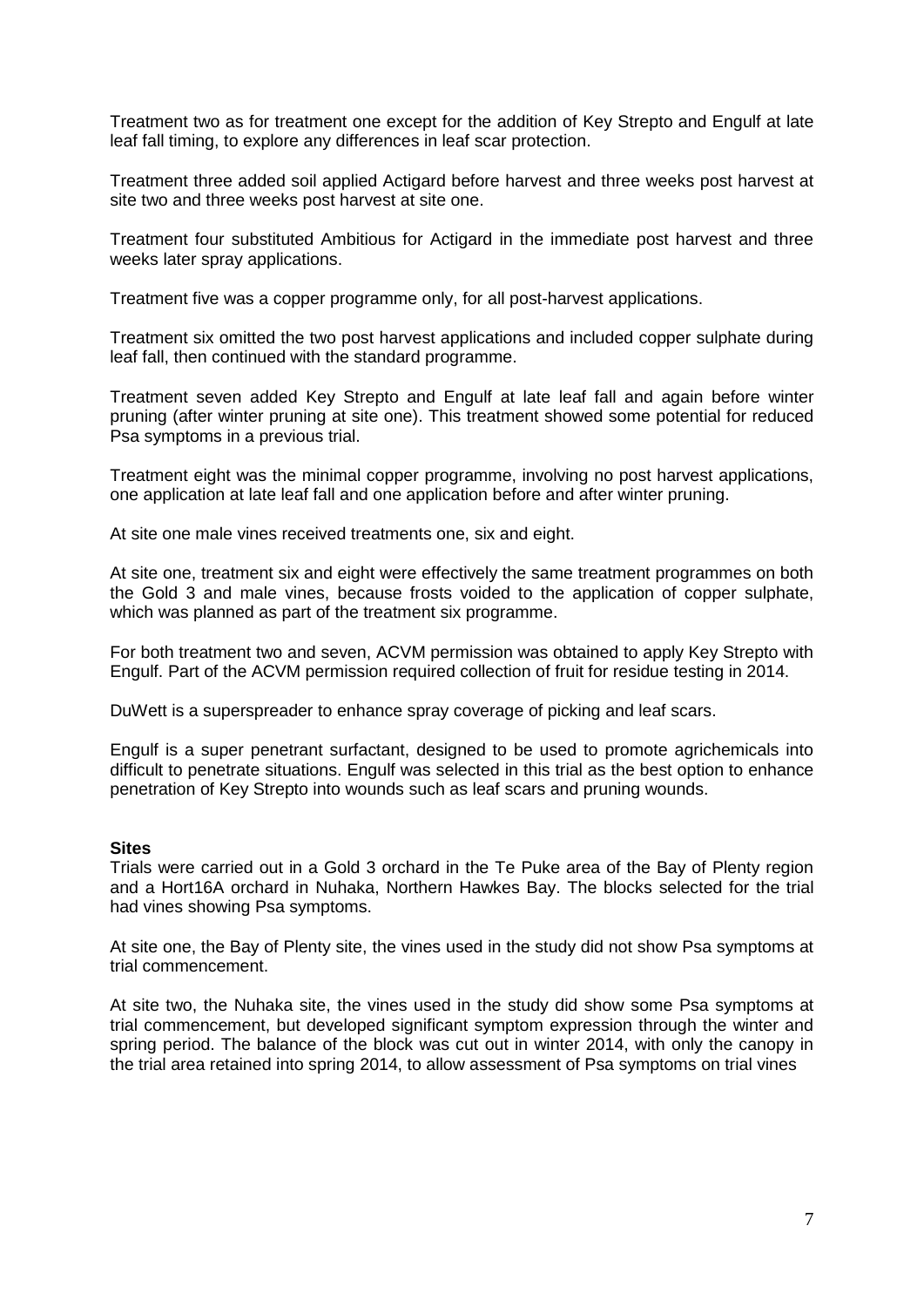### **Table 3: Site Information**

| <b>Site</b>         | One                                 | Two                                      |
|---------------------|-------------------------------------|------------------------------------------|
| Location            | <b>Hill Ridge Orchard</b>           | <b>Riverslea Estate</b>                  |
|                     | Paengaroa                           | Nuhaka                                   |
|                     | <b>KPIN 7046</b>                    | <b>KPIN 3697</b>                         |
| <b>Site Details</b> | Middle Block                        | Block 5                                  |
|                     | EastPack: Post-harvest entity       | EastPack: Post-harvest entity            |
| <b>Plants</b>       | <b>Conventional Gold 3</b>          | <b>Conventional Hort16A</b>              |
|                     | Grafted 2010                        | Mature                                   |
|                     | Full canopy                         | Full canopy                              |
|                     | Pergola trained                     | Pergola trained                          |
| <b>Spacing</b>      | Bays are 3.0m between rows and      | Bays are 5.0m between rows and 6.0m      |
|                     | 6.0m between posts                  | between posts, double planted            |
|                     | Plots are individual vines two bays | Plots are individual vines two bays wide |
|                     | wide                                |                                          |
| <b>Equipment</b>    | Solo Mistblower, nozzle setting 3   | Echo SHR 150 SI motorized knapsack       |
|                     | for Key Strepto + Engulf, Actigard, | sprayer                                  |
|                     | <b>Ambitious</b>                    | Cropliner 2000 for Nordox + DuWett       |
|                     | Atom Turbo for Nordox+DuWett        |                                          |

#### **Layout**

Each treatment was replicated eighteen times at both sites. Refer **Appendix 1** Trial Layout.

## **Applications**

Harvest was completed by 18 April 2014 at site 1 and 1 April 2014 at site 2.

Winter pruning was undertaken on 20 to 22 July 2013 at site 1 and not undertaken at site 2, due to the owner's intention to cut off the Hort16A canopy and regraft to Gold 3, subsequent to the second spring assessment.

Treatments were applied by HortEvaluation Ltd and Brown Horticulture Ltd at site one and Lewis Wright Valuation & Consultancy Ltd and the orchard owner's staff at site two.

All applications were made in suitable conditions as concentrate sprays at the following rates.





**Figure 1: Canopy 2014 at Trial Commencement. Site one (left) and Site two (right)**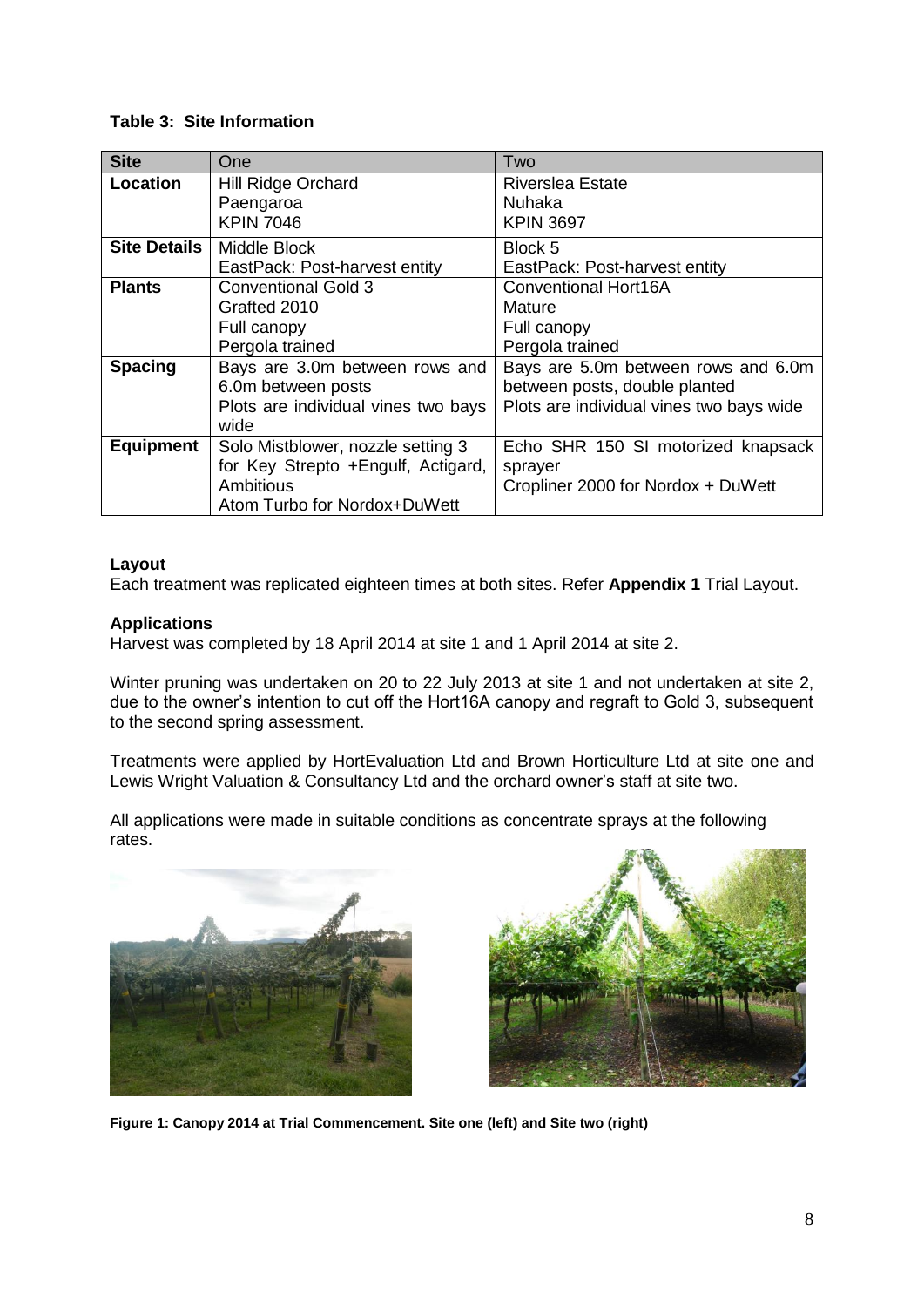| <b>Treatment</b> |                                                       | <b>Immediately Post-</b>                                   | Three weeks Post-                                                                       |                                             |                    | <b>Leaf Fall</b> |                                  | Late leaf fall                                              | Pre-prune                                     |                                                         | Post-prune                |                      |  |
|------------------|-------------------------------------------------------|------------------------------------------------------------|-----------------------------------------------------------------------------------------|---------------------------------------------|--------------------|------------------|----------------------------------|-------------------------------------------------------------|-----------------------------------------------|---------------------------------------------------------|---------------------------|----------------------|--|
|                  |                                                       | harvest                                                    | harvest                                                                                 |                                             |                    |                  |                                  |                                                             |                                               |                                                         |                           |                      |  |
| Site 1           |                                                       | 22/04/14                                                   | 15/05/14<br>Cu                                                                          | 16/05/14                                    |                    |                  |                                  | 16/06/14                                                    |                                               |                                                         |                           | 22/06/14<br>Cu       |  |
| Site 2           |                                                       | 03/04/14                                                   | 23/04/14                                                                                |                                             |                    | 08/05/14         | 26/05/14                         | 27/05/14<br>Cu                                              | 16/06/14<br>01/07/14<br>Cu                    |                                                         |                           | ς                    |  |
| $\mathbf{1}$     | Actigard<br>$(foliar) +$<br>Nordox +<br><b>DuWett</b> | 200g/ha<br>140g/100L<br>500ml/ha                           | Actigard<br>$(foliar) +$<br>Nordox +<br>DuWett                                          | 200g/ha<br>140g/100<br>L<br>750ml/ha        |                    |                  | Nordox +<br><b>DuWett</b>        | 140g/100L<br>750ml/ha                                       | Nordox +<br><b>DuWett</b>                     | 140g/100<br>500ml/ha                                    | Nordox +<br>DuWett        | 140g/100<br>500ml/ha |  |
| $\overline{2}$   | Actigard<br>$(foliar) +$<br>Nordox +<br><b>DuWett</b> | 200g/ha<br>140g/100L<br>500ml/ha                           | Actigard<br>$(foliar) +$<br>Nordox +<br><b>DuWett</b>                                   | 200g/ha<br>140g/100<br>750ml/ha             |                    |                  | Nordox +<br>KeyStrepto<br>Engulf | 140g/100L<br>120g/100L<br>750ml/ha                          | Nordox +<br>DuWett                            | 140g/100<br>L<br>500ml/ha                               | Nordox +<br><b>DuWett</b> | 140g/100<br>500ml/ha |  |
| 3                | Nordox +<br><b>DuWett</b>                             | 140g/100L<br>500ml/ha                                      | Actigard<br>(soil; 3wks<br>after first)<br>$\ddot{}$<br>Nordox +<br>DuWett              | 200g/ha<br>140g/100<br>L<br>750ml/ha        |                    |                  | Nordox +<br>DuWett               | 140g/100L<br>750ml/ha                                       | Nordox +<br>DuWett                            | 140g/100<br>500ml/ha                                    | Nordox +<br>DuWett        | 140g/100<br>500ml/ha |  |
| $\overline{4}$   | Ambitious<br>$(foliar) +$<br>Nordox +<br>DuWett       | 150ml/100L<br>140g/100L<br>500ml/ha                        | Ambitious<br>$(foliar) +$<br>Nordox +<br>Duwett                                         | 150ml/10<br>0L<br>140g/100<br>L<br>750ml/ha |                    |                  | Nordox +<br><b>DuWett</b>        | 140g/100L<br>750ml/ha                                       | Nordox +<br><b>DuWett</b>                     | 140g/100<br>500ml/ha                                    | Nordox +<br><b>DuWett</b> | 140g/100<br>500ml/ha |  |
| 5                | Nordox +<br><b>DuWett</b>                             | 140g/100L<br>500ml/ha                                      | Nordox +<br><b>DuWett</b>                                                               | 140g/100<br>L<br>750ml/ha                   |                    |                  | Nordox +<br>DuWett               | 140g/100L<br>750ml/ha                                       | Nordox +<br>DuWett                            | 140g/100<br>L<br>500ml/ha                               | Nordox +<br>DuWett        | 140g/100<br>500ml/ha |  |
| 6                | No spray                                              |                                                            | No spray                                                                                |                                             | Copper<br>Sulphate | 600g/100<br>L    | Nordox +<br><b>DuWett</b>        | 140g/100L<br>750ml/ha                                       | Nordox +<br><b>DuWett</b>                     | 140g/100<br>L<br>500ml/ha                               | Nordox +<br><b>DuWett</b> | 140g/100<br>500ml/ha |  |
| $\overline{7}$   | Actigard<br>$(foliar) +$<br>Nordox +<br><b>DuWett</b> | 200g/ha<br>140g/100L<br>500ml/ha                           | Actigard<br>$(foliar) +$<br>Nordox +<br>DuWett                                          | 200g/ha<br>140g/100<br>L<br>750ml/ha        |                    |                  | Nordox +<br>KeyStrepto<br>Engulf | 140g/100L<br>120g/100L<br>750ml/ha                          | Nordox +<br>KeyStrepto<br>$\ddot{}$<br>Engulf | 140g/100<br>L<br>120g/100<br>750ml/ha                   | Nordox +<br>DuWett        | 140g/100<br>500ml/ha |  |
| 8                | No spray                                              |                                                            | No spray                                                                                |                                             |                    |                  | Nordox +<br><b>DuWett</b>        | 140g/100L<br>750ml/ha                                       | Nordox +<br>DuWett                            | 140g/100<br>L<br>500ml/ha                               | Nordox +<br>DuWett        | 140g/100<br>500ml/ha |  |
| Water L/ha       |                                                       | 700. 2x concentrate<br>based on dilute rate of<br>1400L/ha | 700. 2x concentrate<br>based on dilute rate<br>of 1400L/ha, Soil<br>applied Actigard at |                                             | 2000L/ha           |                  |                                  | 700. 2x concentrate<br>based on dilute rate of<br>1400L/ha. |                                               | 500. 2x concentrate based on dilute rate of<br>1000L/ha |                           |                      |  |

## **Table 4: Product Application Rates**

#### **5.0 Assessments**

### **5.1 Psa**

At site one, an assessment was carried out soon after winter pruning was completed, to establish a baseline of Psa symptoms present at that time. At both sites, vines were assessed twice in spring for symptoms of Psa, recording any leaf spot and secondary symptoms such as cane dieback, cane and leader cankers. At each site, contact was maintained with the grower over winter to determine onset of symptom expression.

Assessments were timed to coordinate with the onset of symptom expression and at site one, conducted prior to the removal of infected material.

Symptom expression developed rapidly and to a very significant extent at site two, the Hort16A trial site, by comparison with site one, the Gold 3 trial site. Site two was viewed by the site manager and trial manager on 9 September 2014 and the decision taken to assess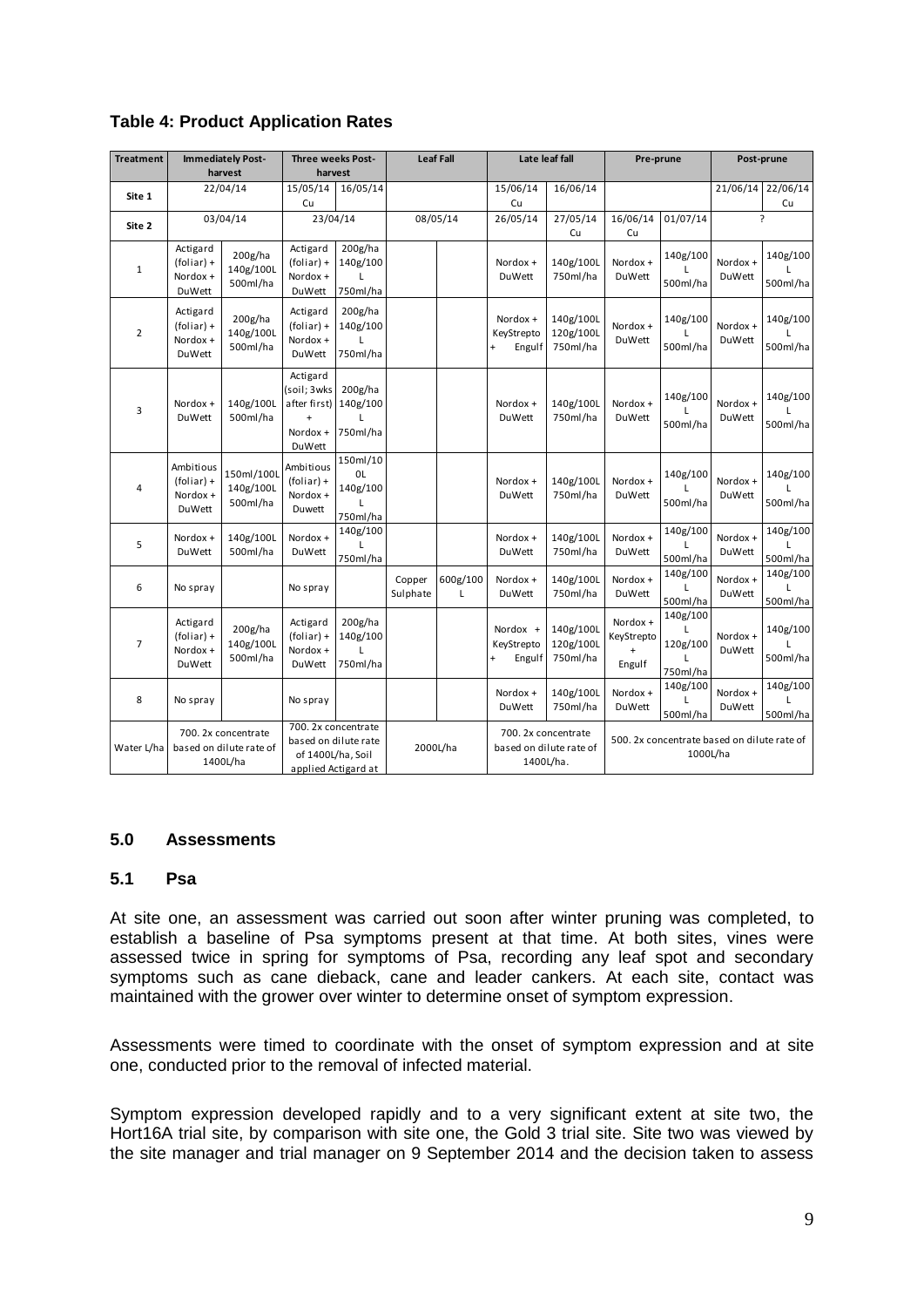the expression of symptoms, guided by the nature and extent of symptoms evident at that time. Assessment was carried out on the permanent vine structure and fruited canopy.

At site one a winter assessment was completed on 3 July 2014, to establish baseline Psa presence. For each Gold 3 plot, number of canes tied and number of dieback shoots or canes was counted. For each male vine plot, number of dieback sites in the structural parts of the vine (trunk and leaders) and number of dieback shoots were counted.

At site one, spring assessments were undertaken on 19 September and 31 October 2014 (just prior to flowering). For each Gold 3 plot, number of ooze sites, number of cankers in trunk rootstock, trunk scion, leader, one year wood and two year wood, number of dieback canes less than 20cm length, more than 20 cm length and number of canes failing to grow, were all counted.

At site one, in addition to the above assessments, for each male plot, number of vines cut off was also recorded, as in some instances, this occurred between the start of the trial and the second spring assessment.

At site two, number of leader cankers and number of canes were counted. Each cane was scored on a scale from zero to five, zero being 0% growth and five being 100% growth, due to Psa dieback effects. These scores are reported as average Psa scores. The proportion of live canopy per vine was also estimated.

#### **5.2 Components of Yield**

Component of yield assessments were conducted by AgFirst at the Gold 3 site. The Hort16A site was removed in spring 2014 and was not winter pruned, so components of yield were not conducted at this site.

Return bloom was monitored in spring. Assessments were carried out by AgFirst, doing components of yield bud, shoot and flower counts for five canes on each vine.

#### **5.3 Streptomycin Residues**

Fruitlet samples were collected from cropping Gold 3 vines receiving streptomycin treatments and sent to Hill Laboratories for residue testing. Samples were collected approximately on 12 December 2014, 21 days after fruit set.

This requirement was met as part of the Ministry of Primary Industries permission to apply streptomycin outside of the current permitted use period. The grower did not apply streptomycin as part of the orchards spray programme during spring 2014, so the samples were collected. Samples were collected from treatment 2, collecting a pooled 40 fruit sample.

#### **5.3 Metabolites**

Leaf samples were collected from the Gold 3 site on 2 May 2014, ten days after first postharvest applications, then stored in a -80°C freezer for later metabolite analysis, if treatment effects were found.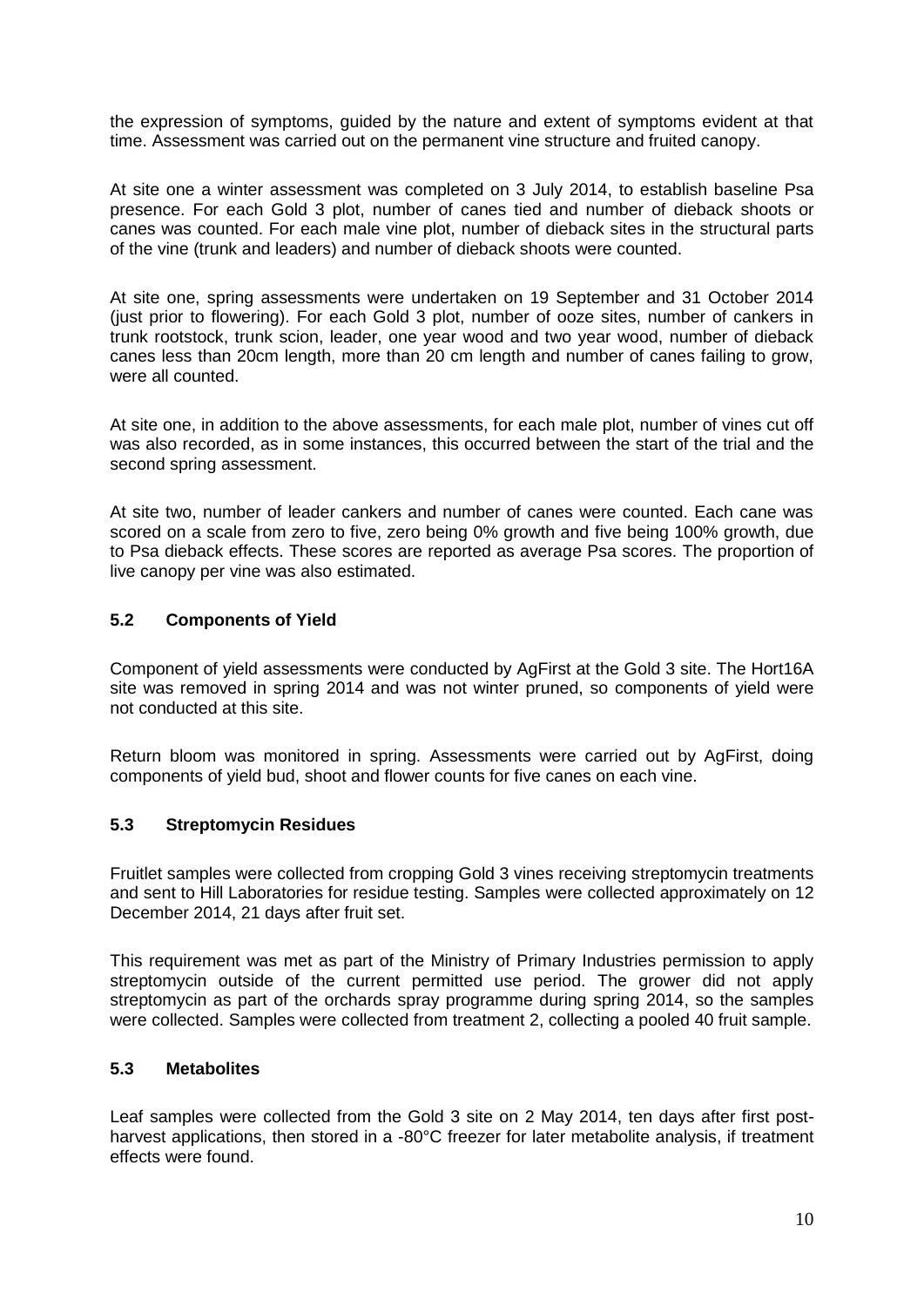Four vines were sampled for each of treatments one, four, five and eight, collecting one sample per vine, comprising of three leaves per sample.

The samples allow for later analysis of the effects of Actigard (treatment one), Ambitious (treatment four), versus the copper-only programme (treatment five) versus no application (treatment eight), on vine metabolite profiles.

### **5.4 Weather Data**

For site one, the Gold 3 site, weather data recorded at the nearby Harvest.com sites Haywood and O'Neill, both within about 0.7km of the trial site and for site two, the Hort16A site, weather data recorded at the nearest site, NIWA Mahia, within about 22km from the trial site, were referred to.

At site 1, 87mm rain fell on ten days between the end of harvest on 20 April and three weeks later. By late leaf fall in mid-June, 302mm rain fell on another ten days, of which 275mm fell in the week 9 - 15 June 2014. Pruning was completed in a few days of dry weather 19-21 June 2014.

From the post pruning period to bud break, about 240mm rain fell on 31 days, about typical for the region.

As previously mentioned, application of copper sulphate to hasten leaf fall was voided by the occurrence of three sequential frosts on 27-29 May 2014. Air temperature minima ranged from  $-1$  to  $-3$ <sup>o</sup>C and ground temperature minima ranged from  $-2$  to  $-5.4$ <sup>o</sup>C. These frosts resulted in the latter part of leaf fall occurring in a short, dry period, followed by a very wet period at the end of leaf fall.





Winter conditions were warmer than average as indicated by the lower winter chill units calculated for Te Puke Research Station in 2014.

For site two, weather data records were reviewed for the nearest site at Mahia. Leaf fall was largely complete by the end of May 2014, during which time about 150mm rain fell on 17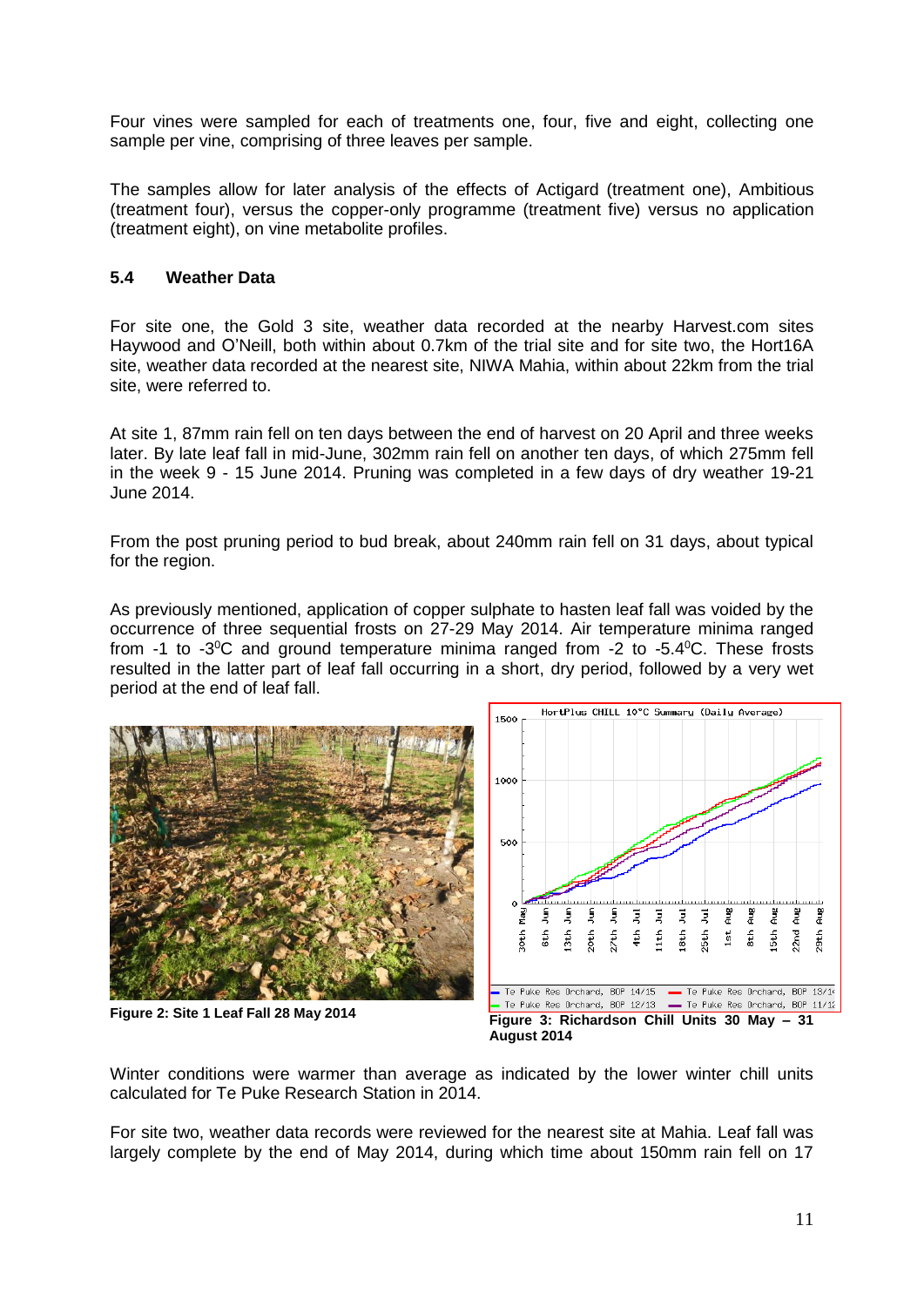days, with half of this occurring on 30 May at the end of leaf fall. In June 2014, rainfall was much lower than the long term average.

Site two was not conventionally pruned, due to the intention to cut off the Hort16A canopy at the end of pruning. This means that pruning wound exposure did not occur.

Therefore, infections which resulted in spring symptom expression would have occurred through other infection pathways than pruning wounds.

Given the very rapid and typical rate and extent of symptom progress in spring 2014, it is likely that infection could have been occurring in the late autumn as well as through winter 2014.



## **5.5 Data Analysis**

All Gold 3 trial block plot data were analysed as a split plot analysis i.e. plots within big plots, with a plot being a single vine and a big plot being where a treatment was applied to six vines in the same area. Data were square root transformed to normalise the variability.

Many variables had too many zeroes to be analysed separately totals were calculated e.g. total cane dieback and total ooze plus dieback.

For the components of yield data, data for each set of five canes per vine was averaged before analysis. Variables were square root transformation to normalise the variability.

All Hort16A trial block plot data were analysed using Analysis of Variance. A square root transformation of the variables was undertaken as some variables required this to normalise the variability. Plot four was omitted from the analysis as it was an outlier.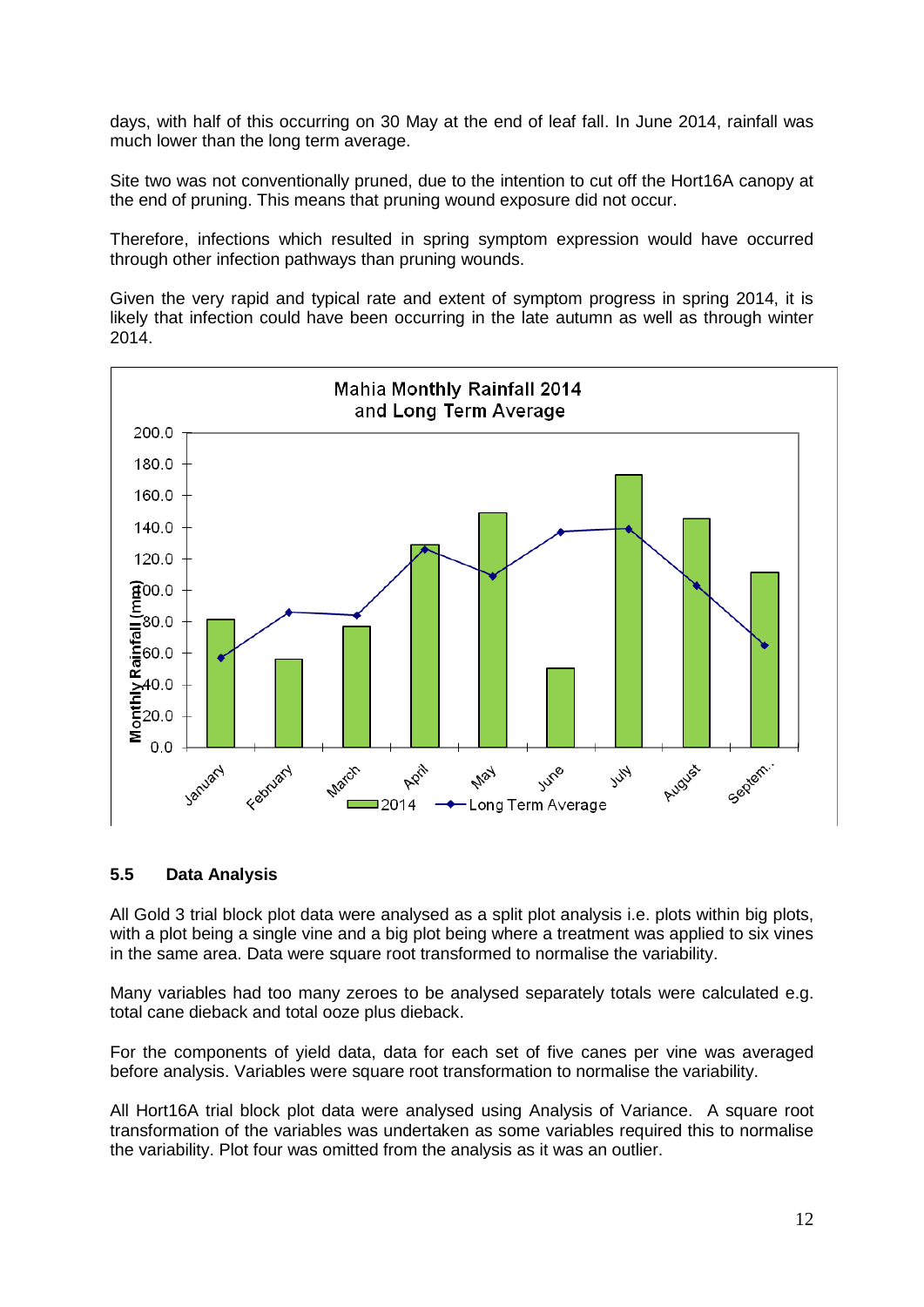### **6.0 Results**

### **6.1 Psa**

#### **Site 1**

At site one, symptom expression was low. There was a very minor amount of dieback cane present prior to winter pruning. The number of dieback canes increased from first to second assessment.

For the female and male plots, there were no significant differences between any of the treatments (data not shown).

#### **Site 2**

At site two, symptom expression was high across all treatments.

The only variable with a significant difference was leader cankers in September. Treatment one, the standard treatment, had less leader cankers in September, than any other treatment.

By October, the number of leader cankers was not significantly different across all treatments.

All the variables with no highlighted treatments had no significant differences compared with treatment eight.

|                                 | res |              |                                             |      |      |                  |      |                |      | <b>Trt</b> | <b>Trt LSD</b> | <b>Trt</b> | Sart<br><b>Trt</b> |
|---------------------------------|-----|--------------|---------------------------------------------|------|------|------------------|------|----------------|------|------------|----------------|------------|--------------------|
| <b>PSA symptoms</b>             | df  |              |                                             |      |      | <b>Treatment</b> |      | sed            | 5%   | Fprob      | Fprob          |            |                    |
|                                 |     | $\mathbf{1}$ | $\overline{2}$                              | 3    | 4    | 5                | 6    | $\overline{ }$ | 8    |            |                |            |                    |
|                                 |     |              | green; significantly lower than treatment 8 |      |      |                  |      |                |      |            |                |            |                    |
| Leader Cankers<br>September     | 118 | 2.1          | 2.7                                         | 3.2  | 4.1  | 3.7              | 4.0  | 2.9            | 3.9  | 0.73       | 1.44           | 0.061      | 0.044              |
| % Live Canopy<br>September      | 118 | 50.6         | 43.8                                        | 46.0 | 39.0 | 42.1             | 45.3 | 53.2           | 42.6 | 7.50       | 14.85          | 0.623      | 0.628              |
| No. Canes<br>September          | 118 | 12.8         | 15.1                                        | 13.4 | 13.8 | 15.4             | 14.5 | 14.2           | 14.1 | 1.20       | 2.37           | 0.412      | 0.377              |
| Average PSA score<br>September  | 118 | 2.8          | 2.6                                         | 2.7  | 2.2  | 2.3              | 2.4  | 2.7            | 2.3  | 0.35       | 0.69           | 0.635      | 0.895              |
| % Fully dead canes<br>September | 118 | 26.8         | 25.5                                        | 30.2 | 32.6 | 31.3             | 32.9 | 28.8           | 30.5 | 7.03       | 13.92          | 0.961      | 0.845              |
| Leader Cankers<br>October       | 118 | 2.6          | 2.4                                         | 3.0  | 3.7  | 4.2              | 3.7  | 2.8            | 3.4  | 0.72       | 1.43           | 0.190      | 0.097              |
| % Live Canopy<br>October        | 118 | 31.9         | 34.1                                        | 35.8 | 26.4 | 29.8             | 27.8 | 36.9           | 28.3 | 6.32       | 12.52          | 0.613      | 0.734              |
| No. Canes October               | 118 | 12.8         | 14.6                                        | 12.4 | 13.4 | 15.1             | 14.4 | 13.3           | 14.1 | 1.18       | 2.33           | 0.287      | 0.267              |
| Average PSA score<br>October    | 118 | 2.1          | 2.2                                         | 2.1  | 1.8  | 1.8              | 1.7  | 2.2            | 1.6  | 0.31       | 0.61           | 0.314      | 0.389              |
| % Fully dead canes<br>October   | 118 | 38.5         | 40.4                                        | 39.6 | 50.4 | 45.4             | 46.4 | 38.3           | 49.4 | 7.26       | 14.38          | 0.492      | 0.451              |

#### **Table 5: Psa Symptoms and Treatments Site 2**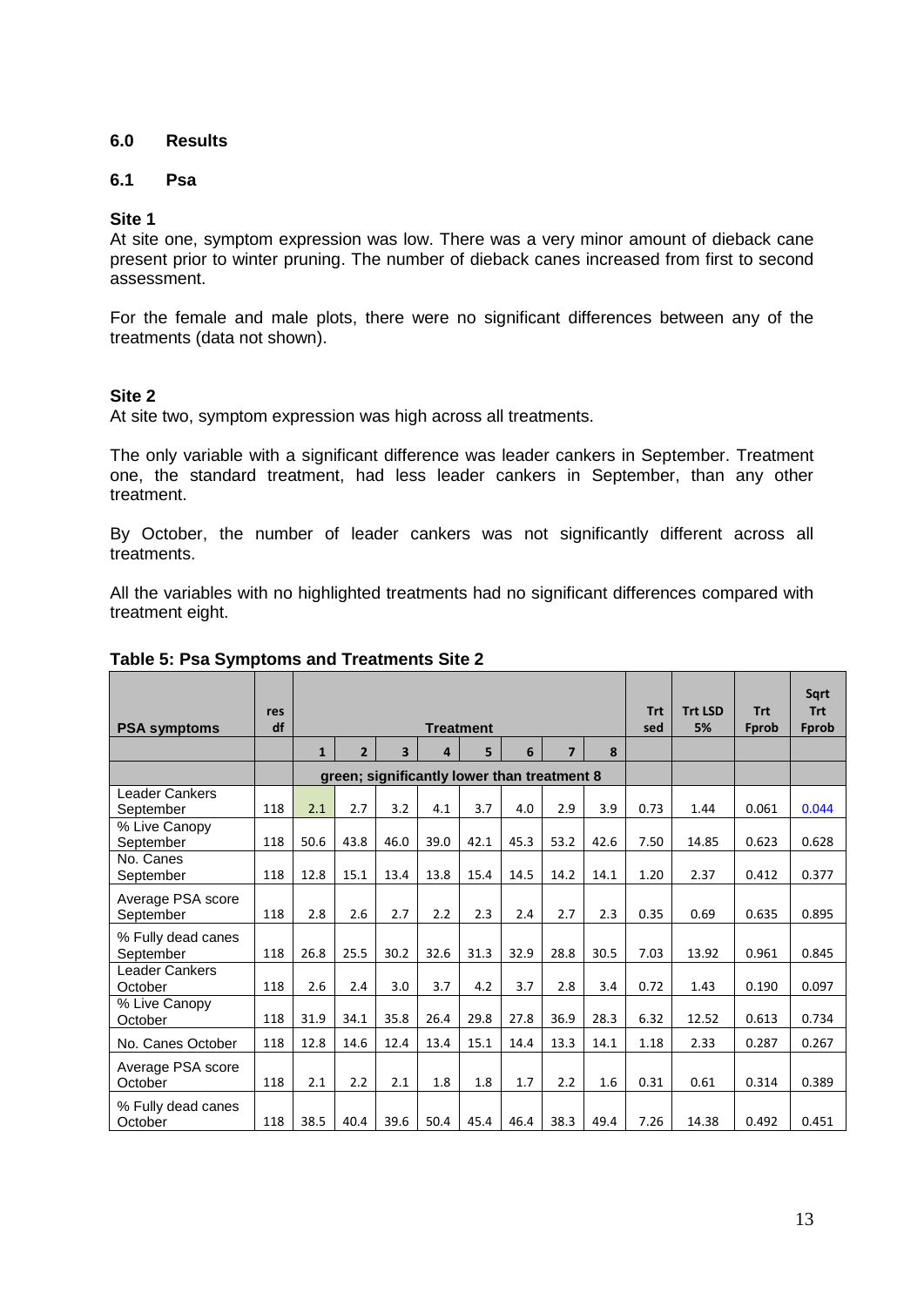## **6.2 Growth – Site One Only**

There were significant differences between treatments as shown in Table 6. Treatment eight was the untreated control. Treatments highlighted in green were significantly lower than treatment eight.

|                                                                                                   | res |      |                  |      |      |                  |      |      |      | <b>Trt</b> | <b>Trt</b><br><b>LSD</b>                                                  | <b>Trt</b> |  |  |
|---------------------------------------------------------------------------------------------------|-----|------|------------------|------|------|------------------|------|------|------|------------|---------------------------------------------------------------------------|------------|--|--|
| <b>Components of Yield</b>                                                                        | df  | Trt1 | Trt <sub>2</sub> | Trt3 | Trt4 | Trt <sub>5</sub> | Trt6 | Trt7 | Trt8 | sed        | 5%                                                                        | Fprob      |  |  |
|                                                                                                   |     |      |                  |      |      |                  |      |      |      |            | treatments highlighted green are significantly lower than treatment eight |            |  |  |
| 15.1<br>14.5<br>15.2<br>14.2<br>14.4<br>14.6<br>15.2<br>15.0<br>0.37<br>Nodes/Metre<br>14<br>0.80 |     |      |                  |      |      |                  |      |      |      |            |                                                                           |            |  |  |
| King flowers/Metre                                                                                | 14  | 29.4 | 28.0             | 34.3 | 29.4 | 30.0             | 34.9 | 24.4 | 35.2 | 2.29       | 4.92                                                                      | 0.003      |  |  |
| All flowers/Metre                                                                                 | 14  | 35.9 | 32.2             | 46.3 | 37.5 | 39.1             | 44.3 | 28.1 | 46.6 | 3.90       | 8.36                                                                      | 0.002      |  |  |
| %Bud break                                                                                        | 14  | 61.9 | 62.1             | 60.5 | 56.6 | 56.9             | 58.7 | 55.7 | 59.1 | 2.74       | 5.88                                                                      | 0.232      |  |  |
| %Fruitful bud break                                                                               | 14  | 52.5 | 52.9             | 53.9 | 48.7 | 48.7             | 52.9 | 47.0 | 53.2 | 2.81       | 6.03                                                                      | 0.175      |  |  |
| %Nonfruitful bud break                                                                            | 14  | 9.4  | 9.2              | 6.5  | 7.9  | 8.2              | 5.8  | 8.7  | 5.8  | 1.71       | 3.68                                                                      | 0.269      |  |  |
| King flowers/Bud                                                                                  | 14  | 2.1  | 2.0              | 2.3  | 2.0  | 2.1              | 2.3  | 1.7  | 2.4  | 0.16       | 0.34                                                                      | 0.010      |  |  |
| Flowers/Bud                                                                                       | 14  | 2.6  | 2.3              | 3.1  | 2.6  | 2.7              | 3.0  | 1.9  | 3.1  | 0.27       | 0.57                                                                      | 0.005      |  |  |
| <b>Blind shoots</b>                                                                               | 14  | 2.4  | 2.8              | 2.1  | 2.6  | 2.6              | 1.6  | 2.5  | 1.7  | 0.54       | 1.16                                                                      | 0.311      |  |  |
| Dormant                                                                                           | 14  | 10.7 | 11.8             | 12.5 | 14.5 | 14.1             | 11.7 | 14.6 | 12.9 | 1.27       | 2.72                                                                      | 0.057      |  |  |
| Cane length                                                                                       | 14  | 2.0  | 2.2              | 2.1  | 2.3  | 2.2              | 1.9  | 2.1  | 2.1  | 0.16       | 0.35                                                                      | 0.373      |  |  |
| <b>Nodes</b>                                                                                      | 14  | 27.4 | 30.6             | 31.1 | 33.0 | 31.6             | 28.1 | 31.7 | 31.1 | 1.91       | 4.10                                                                      | 0.140      |  |  |
| Shoots                                                                                            | 14  | 16.8 | 18.8             | 18.6 | 18.4 | 17.6             | 16.4 | 17.0 | 18.2 | 1.22       | 2.62                                                                      | 0.393      |  |  |
| King Flowers                                                                                      | 14  | 58.0 | 59.4             | 70.8 | 66.1 | 64.0             | 65.6 | 51.4 | 73.4 | 5.62       | 12.05                                                                     | 0.031      |  |  |
| <b>Lateral Flowers</b>                                                                            | 14  | 14.1 | 9.3              | 26.3 | 18.4 | 20.0             | 18.1 | 8.2  | 25.3 | 5.41       | 11.60                                                                     | 0.036      |  |  |
| King and lateral flowers                                                                          | 14  | 72.1 | 68.7             | 97.0 | 84.5 | 84.0             | 83.7 | 59.6 | 98.7 | 10.33      | 22.16                                                                     | 0.023      |  |  |
| Side flowers/Metre                                                                                | 14  | 7.3  | 4.7              | 12.7 | 9.1  | 9.7              | 9.8  | 4.2  | 12.2 | 2.17       | 4.65                                                                      | 0.012      |  |  |
| Avg king flowers/Shoot                                                                            | 14  | 3.4  | 3.2              | 3.8  | 3.6  | 3.6              | 4.0  | 3.0  | 4.0  | 0.23       | 0.48                                                                      | 0.004      |  |  |
| Avg side flowers/Shoot                                                                            | 14  | 0.8  | 0.6              | 1.5  | 1.1  | 1.1              | 1.2  | 0.5  | 1.4  | 0.24       | 0.52                                                                      | 0.010      |  |  |
| Avg total flowers/Shoot                                                                           | 14  | 4.2  | 3.7              | 5.2  | 4.6  | 4.7              | 5.2  | 3.4  | 5.3  | 0.43       | 0.92                                                                      | 0.003      |  |  |

**Table 6: Components of Yields and Treatments Site One**

## **7.0 Discussion**

At site one, natural inoculum pressure was sufficient for Psa disease symptoms to be expressed, although not sufficient to obtain a high level of symptom expression and consequently identify significant differences in treatment effects.

The lack of expression of sufficient symptoms to separate treatment effects continues to frustrate the understanding of best options for autumn and winter protection from Psa.

The number of cankers and ooze sites per vine decreased from first to second assessment, which can be partly explained by the removal of some symptomatic material after first spring assessment.

However, it was also evident at the second spring assessment, just prior to flowering, that some cankers had stopped progressing, and had either become inactive or the vine had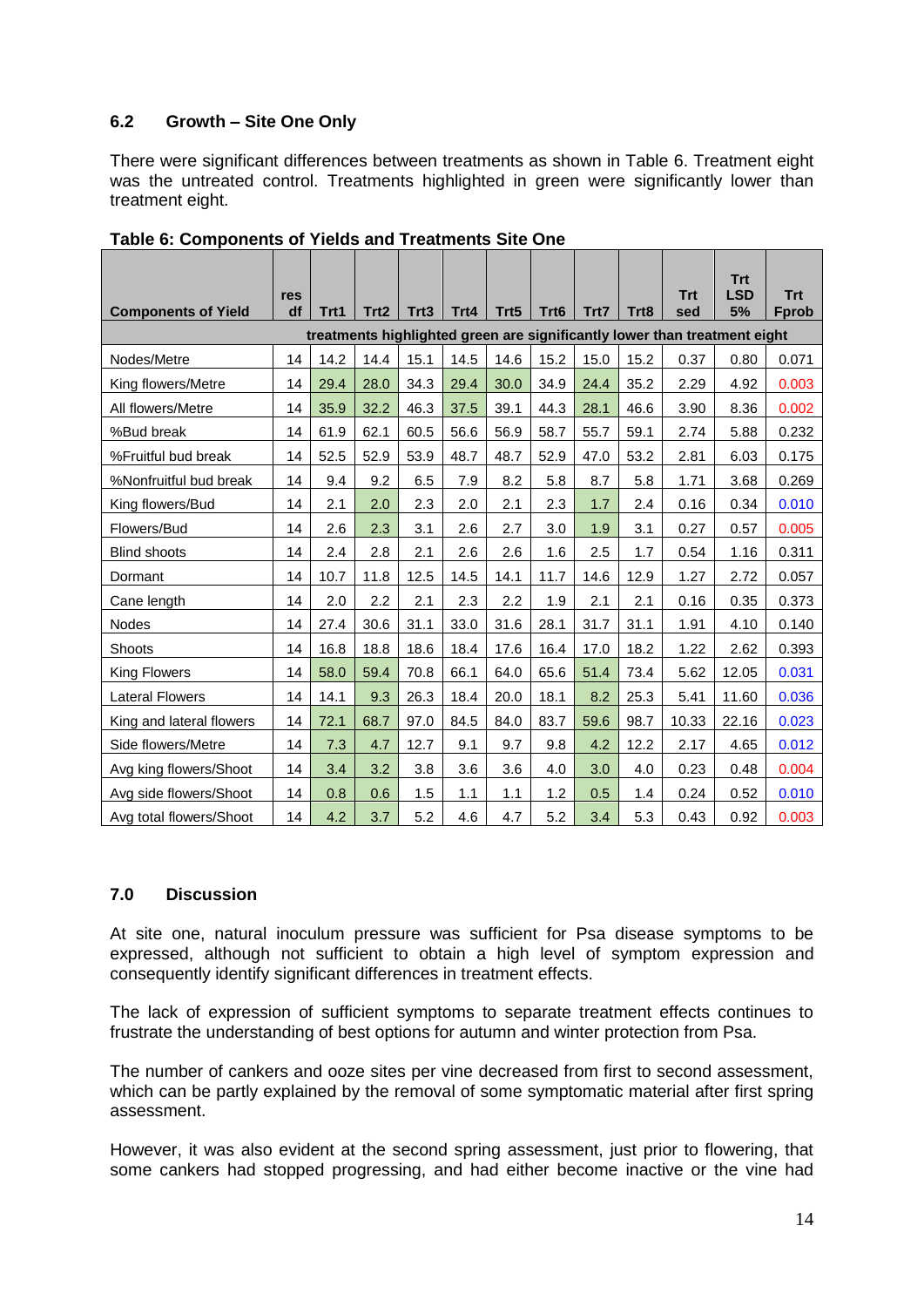produced callus tissue around the cankers. These "healed" cankers were not counted as active symptoms of Psa.

Treatment two consistently had the least number of symptoms for both assessments and all symptoms assessed, although this difference in the lesser number of symptoms was not significant.

For the male vines, in the first spring assessment, treatment one reduced the effects of Psa by comparison with no Psa product application between post-harvest and late leaf fall although this difference was again not significant.

At site two, natural inoculum pressure was so high that treatments appeared to be overwhelmed by Psa on Hort16A. Despite the high level of symptom expression, we were not able to deduce any treatment effects.

At this orchard Psa symptoms progressed very rapidly in spring with a decrease in percentage live canopy from approximately 39-51% to 26-37%, over a three week period, across all treatments.

There was a trend that treatment programmes including full copper protectant (treatment 1), foliar applied elicitors and Key Strepto (treatments 2, 3 and 7), reduced the effects of Psa by comparison with other treatment programmes, although these differences were not significant.

The components of yield results showed that there were treatment effects on productivity. These productivity measures were undertaken on five healthy canes per vine, at the time of counting.

There were no differences between treatments for cane length, number of nodes per cane, bud break and floral bud break per vine. In other words, the canes, buds and bud break were comparable across all treatments.

However, there was a significant difference in the floralness of bud break.

.

For treatments one, two and seven, the number of king flowers per cane; and for treatments two and seven, the number of lateral flowers per cane, were significantly less than for treatment eight. The calculated parameters of flowers per metre of cane and flowers per shoot were also significantly less for treatments one, two and seven, than for treatment eight. Treatment seven had the lowest floralness.

The common element in the treatment programmes for treatments one, two and seven is Actigard applied as a foliar spray twice, once immediately after harvest and again at three weeks after first application, with the additional common element for treatments two and seven being the addition of one or two applications of streptomycin with engulf respectively.

Treatment three, which included Actigard applied only once, three weeks after harvest, had comparable components of yield as for treatment eight (the pre-harvest soil application of Actigard was not applied).

Treatment four, which substituted Ambitious as a foliar application instead of Actigard, had significantly fewer king and total flowers per metre of cane; and treatment five, which was a full copper programme only, had significantly fewer king flowers per metre.

This possible effect of two foliar Actigard applications, once immediately after harvest and again three weeks later, plus streptomycin and Engulf has not previously been reported.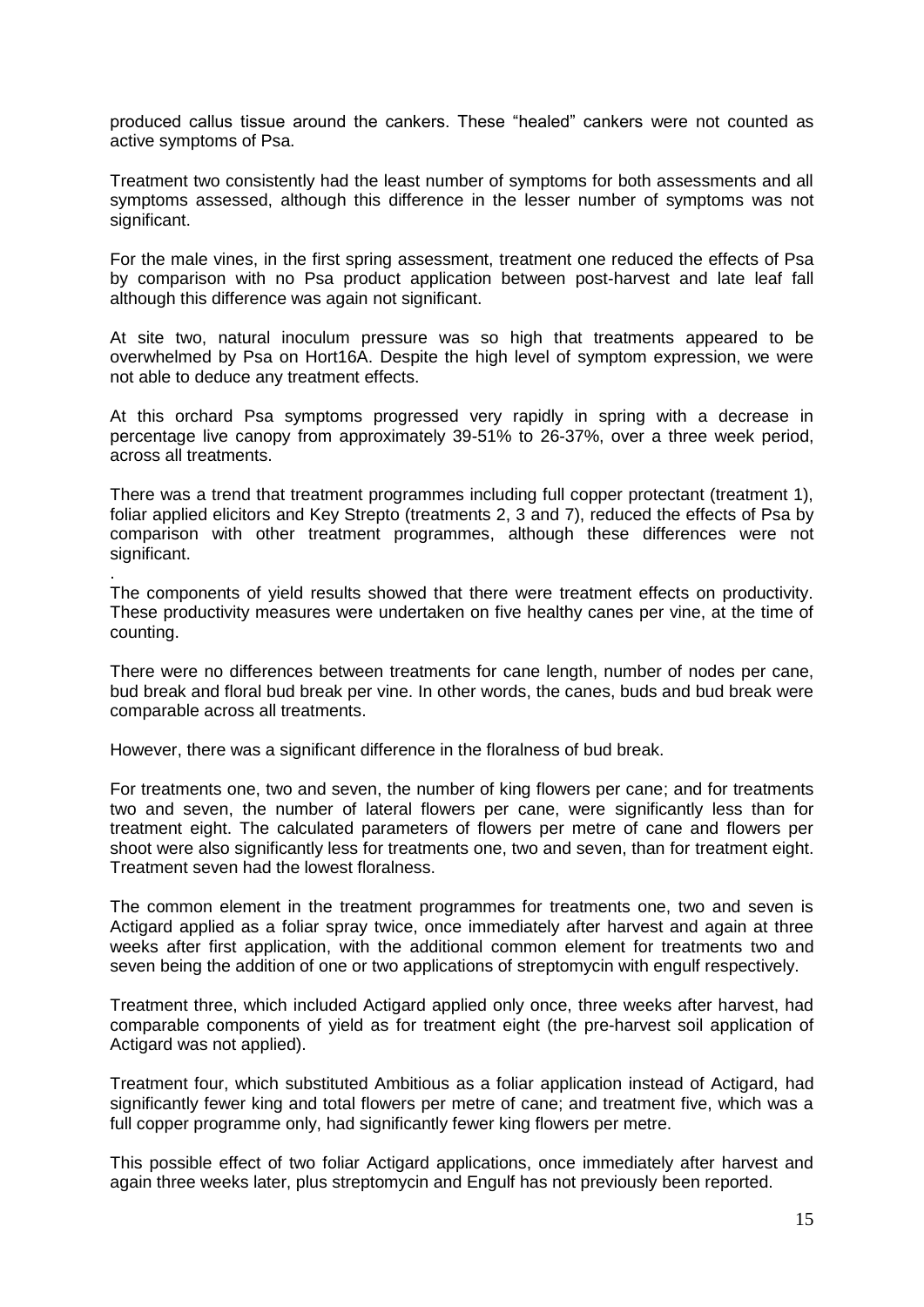Canopy was considered to be in good condition post harvest, as previously illustrated by Figure 1. Canopy was still in good condition at the time the second applications were made on 16 May 2014. Vines did not appear to be under stress. Frost damage did not occur until 2- 29 May 2014.

The reduction in yield, as determined by components of yield, appears to be associated with the more intensive spray programmes which included actigard and streptomycin plus engulf, in addition to copper sprays, on what was a healthy and still functional canopy.



**Figure 3: Site One Canopy 16 May 2014**

The trial shows the challenge of relying on the real distribution of Psa on the vines we used because of the unknown and difficult to quantify nature of inoculum distribution. The trial also highlights the challenge of fine tuning a spray programme to control Psa without compromising orchard productivity.

Reliance on natural infection periods to test the relative efficacy of different treatments at different times is also challenging as conditions may or may not prevail at times treatments are applied, to actually test efficacy.

In this trial, inoculum pressure appears to have been too little at site one and too much at site two.

#### **8.0 Acknowledgements**

The authors would particularly like to thank the growers who allowed us to undertake trials at their properties.

- Site one Cameron and Tammy Hill
- Site two Michael Montgomery